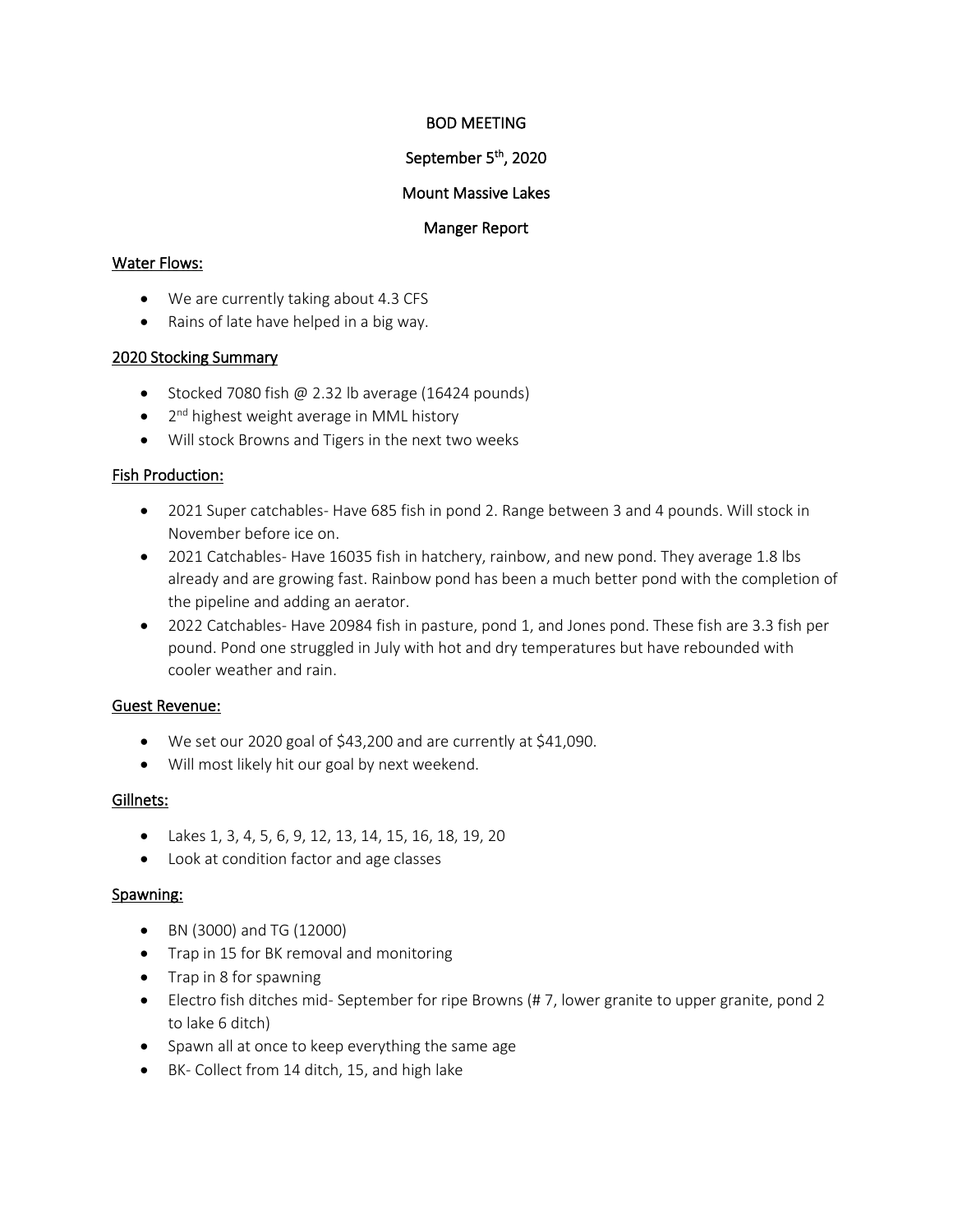## Brook Trout Removal:

- Electro fish ditches (Spring, Deep, High)
- Trap in Spring Lake

# Sick/ Vacation/ Comp:

As of September 1, 2020

Bryan

Vacation- 18

Sick- 49

Comp Gained -0

Comp Used- 0

Comp Gained- 0

Tom

Vacation-8

Sick-10

Comp Gained- 0

Comp Used- 0

Jordan

Vacation- 10

Sick- 10

Comp Gained- 2

Comp Used-

# Fall Work Projects:

- Spawning (Tigers and Browns)
- Gillnets
- Cutting willows in ditches
- BK Removal
- Paint Solar Houses
- Boneyard Clean Up
- Dig MD and ND silt out